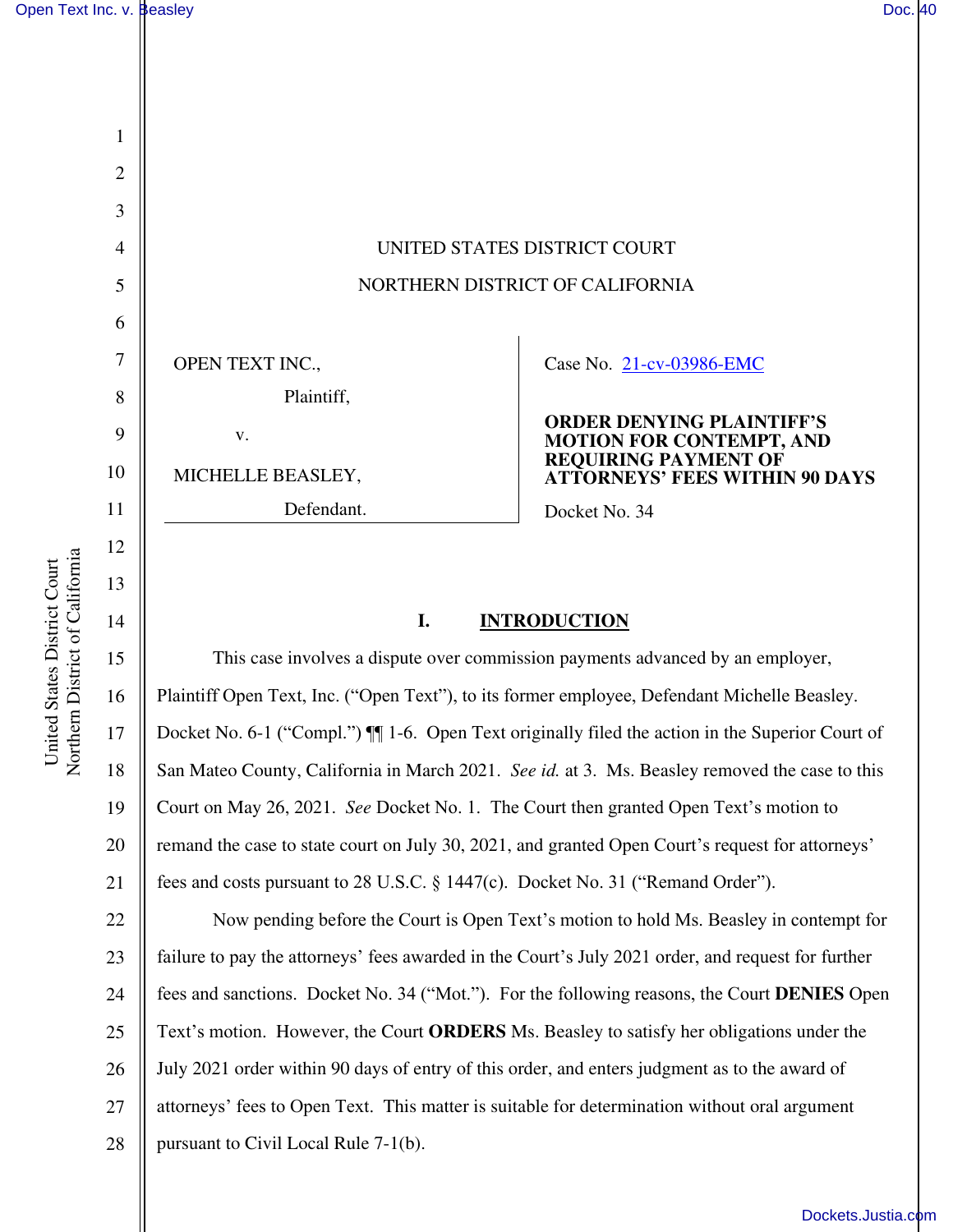#### **II. RELEVANT BACKGROUND**

18

1

2

3

4

5

6

7

Plaintiff Open Text filed its original complaint in state court on March 17, 2021. The company filed a First Amended Complaint on April 1, 2021 stating four state-law cause of action against Ms. Beasley. Compl. ¶¶ 32-59. Pursuant to 28 U.S.C. § 1446(a), Ms. Beasley filed a Notice of Removal with this Court on May 26, 2021, Docket No. 1, and then an Amended Notice on June 1, 2021. Docket No. 6 ("Notice."). Ms. Beasley asserted that this Court had diversity jurisdiction over the action under 28 U.S.C. § 1332(a). Notice at 2. Open Text filed a motion for immediate remand to state court on June 8, 2021. Docket No. 21.

The Court granted Open Text's motion for immediate remand on July 30, 2021. *See*  Remand Order. The Court found Ms. Beasley lacked an objectively reasonable basis for seeking removal because the forum defendant rule, 28 U.S.C. § 1441(b)(2), provides that an action "removable solely on the basis of" diversity jurisdiction "may not be removed if any" defendant "is a citizen of the State in which such action is brought" and because it was undisputed that Ms. Beasley is a citizen of California. *See* Remand Order at 11. Thus, the Court concluded that Ms. Beasley's removal was frivolous and improper and awarded Open Text attorneys' fees under § 1447(c). *Id.* at 12. The Court granted Open Text's request for attorneys' fees and costs in the amount of \$7,786.00. *Id.* at 13. The Court did not specify a date by which Ms. Beasley must comply with the order to pay the award amount.

19 20 21 22 23 24 25 26 27 Since July 30, 201, when the Court entered its remand order and award of attorneys' fees to Open Text, Open Text's counsel Mindy Wong declares that Ms. Beasley's counsel has not paid the \$7,786.00 attorneys' fees award. Docket No. 35 ¶ 14. Wong declares that during an August 16, 2021 meet and confer, Ms. Beasley's counsel responded to her question about when Open Text would receive payment for the attorneys' fees by stating that "the case was not closed" and that Beasley would have an "offset claim." *Id.* ¶ 12. Wong declares that on November 15, 2021, Ms. Beasley's counsel stated that Ms. Beasley did not have the funds to pay the attorneys' fee award and that that the fee award would be offset by future claims that Ms. Beasley intended to bring. *Id.* ¶ 13.

28

Now pending is Open Text's motion to hold Ms. Beasley in contempt for her failure to pay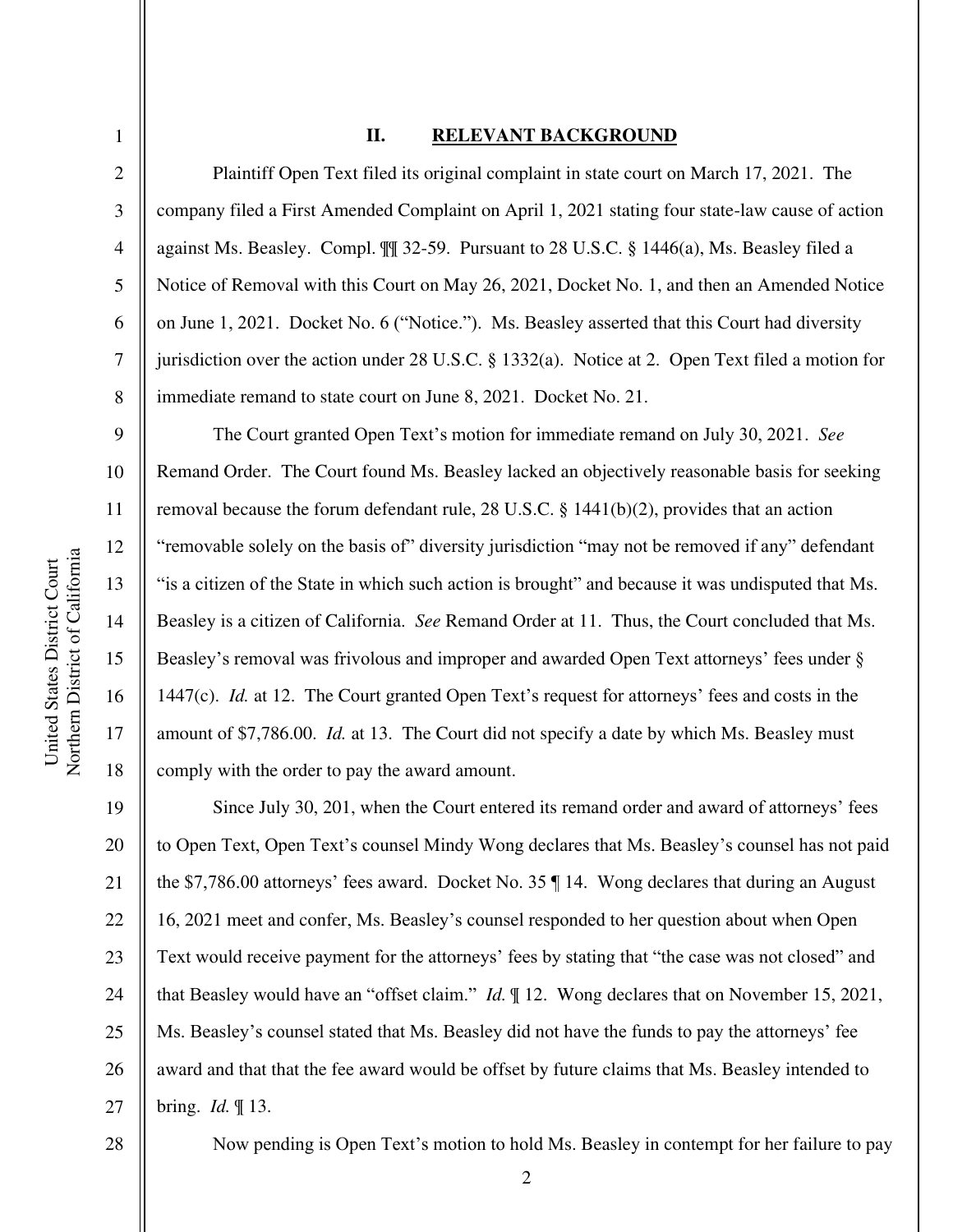the \$7,786.00 which the Court awarded in its July 30, 2021 order. *See generally* Mot. Open Text also requests that the Court impose a sanction on Beasley of \$100 for each day of further noncompliance with the July 30, 2021 order, and to award Open Text attorneys' fees incurred in preparing and presenting this motion. Mot. at 2.

## **III. LEGAL STANDARD**

#### A. Civil Contempt

1

2

3

4

5

6

7

8

9

10

11

12

13

14

15

16

17

18

19

20

21

26

Civil contempt "consists of a party's disobedience to a specific and definite court order by failure to take all reasonable steps within the party's power to comply." *Reno Air Racing Ass'n., Inc. v. McCord*, 452 F.3d 1126, 1130 (9th Cir. 2006) (internal quotation marks and citation omitted). "The contempt 'need not be willful;' however, a person should not be held in contempt if his action 'appears to be based on a good faith and reasonable interpretation of the court's order.'" *Id.* (quoting *In re Crystal Palace Gambling Hall, Inc.*, 817 F.2d 1361, 1365 (9th Cir. 1987)).

The party alleging civil contempt must demonstrate by clear and convincing evidence that (1) the contemnor violated a court order, (2) the noncompliance was more than technical or *de minimis*, and (3) the contemnor's conduct was not the product of a good faith or reasonable interpretation of the violated order. *See United States v. Bright*, 596 F.3d 683, 694 (9th Cir. 2010). The moving party has the burden of showing by clear and convincing evidence that the contemnors violated a specific and definite order of the court. The burden then shifts to the contemnors to demonstrate why they were unable to comply. *Stone v. City and County of San Francisco*, 968 F.2d 850, 856 n. 9 (9th Cir. 1992) (citations omitted).

22 23 24 25 A court may wield its civil contempt powers for two separate and independent purposes: (1) "to coerce the defendant into compliance with the court's order"; and (2) "to compensate the complainant for losses sustained." *Shell Offshore Inc. v. Greenpeace, Inc*., 815 F.3d 623, 629 (9th Cir. 2016) (citation omitted).

# **IV. DISCUSSION**

27 28 Open Text argues that Ms. Beasley should be held in contempt for her failure to pay the attorneys' fees awarded in the Court's July 2021 remand order. *See generally* Mot. In the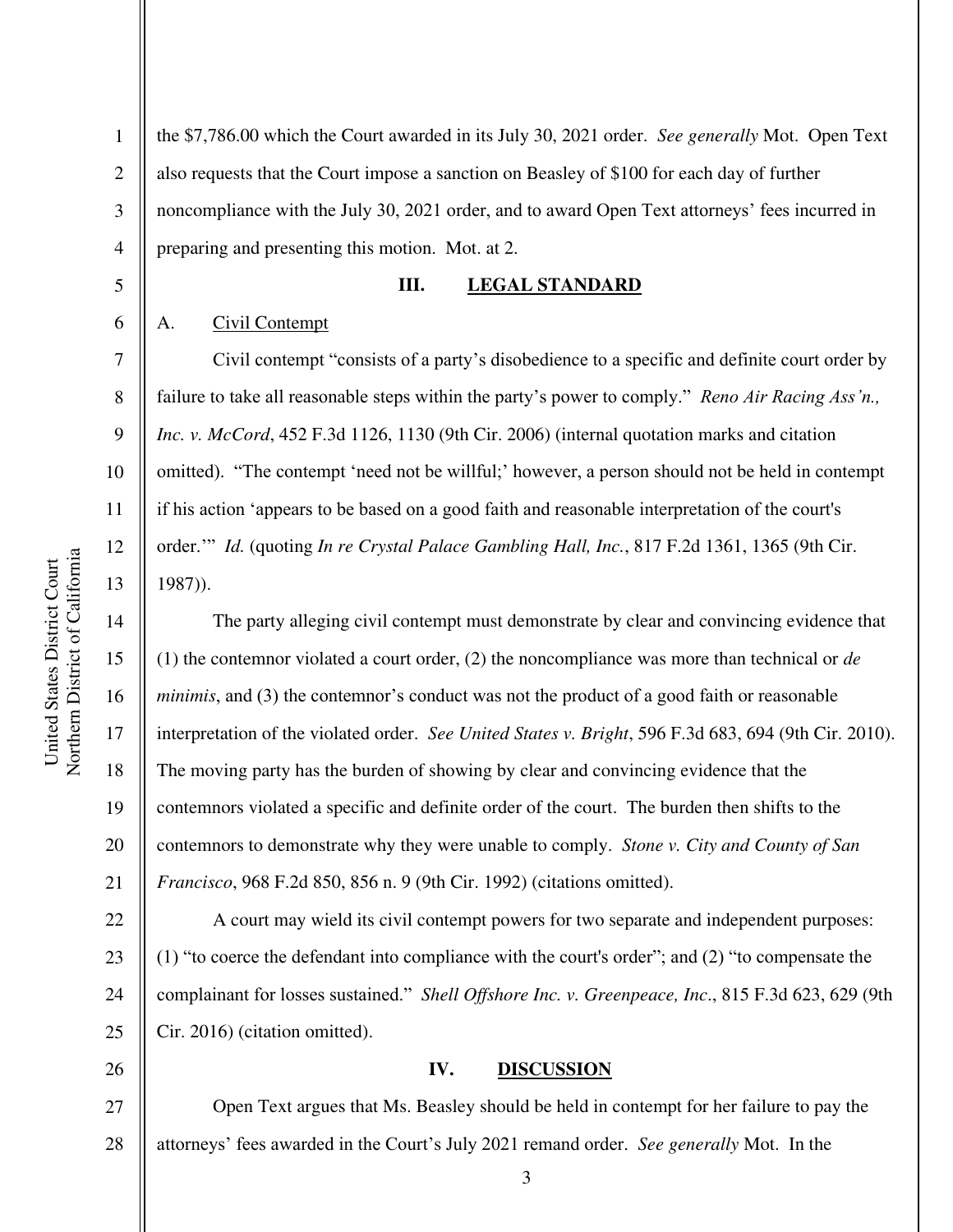alternative, Open Text asks the Court to set a deadline by which Ms. Beasley must pay the attorneys' fees. Docket No. 37 ("Reply") at 5.

3

4

5

6

7

8

9

10

11

12

13

14

15

16

17

18

19

20

1

2

#### A. Disobedience to a Specific and Definity Court Order

Open Text's motion for contempt fails because it has not shown that Ms. Beasley has disobeyed a specific and definite court order. *McCord*, 452 F.3d at 1130. Although the Court awarded Open Text attorneys' fees of \$7,786,00 in its Remand Order, the Court did not set a date by which Ms. Beasley was required to pay the attorneys' fees. *See* Remand Oder at 13. Despite the absence of a date by which the Court required Ms. Beasley to pay the attorneys' fee award, Open Text does not cite any rule of procedure, local rule, or case law requiring Ms. Beasley to have completed her payment of the attorneys' fees award by a particular date. Open Text has failed to present any evidence that Ms. Beasley is *overdue* on her payment of attorneys' fees.

To the extent that Open Text is arguing that Ms. Beasley has disobeyed a court order because she refuses to *ever* pay the attorneys' fee award, Open Text fails to provide any evidence in support of such a conclusion. Indeed, the *only* evidence Open Text has provided is a declaration in which Open Text's counsel states that Ms. Beasley's counsel informed her that Ms. Beasley planned to dispose of her obligation to pay the attorneys' fees award at the end of the state court proceedings, after all awards and costs have been accounted for, in a single payment. *See*  Wong Decl. ¶¶ 12-13. The state court proceedings remain pending. Therefore, Open Text's evidence does not demonstrate that Ms. Beasley has *refused* to comply with Court's order altogether.

21 22 23 24 Thus, Open Text has failed to meet its burden to demonstrate by clear and convincing evidence that Ms. Beasley has disobeyed a specific and definite court order, and, thus, a finding of contempt is not warranted. Accordingly, Open Text's request for additional attorneys' fees and sanctions related to this contempt motion is also denied.

25

## B. Deadline for Payment of Award

26 27 28 The Court, next, considers Open Text's alternative request to set a deadline by which Ms. Beasley must pay the attorneys' fee award. The Court could have set a payment deadline at the time that it issued the July 2021 order, and there is no obstacle to the Court setting such a deadline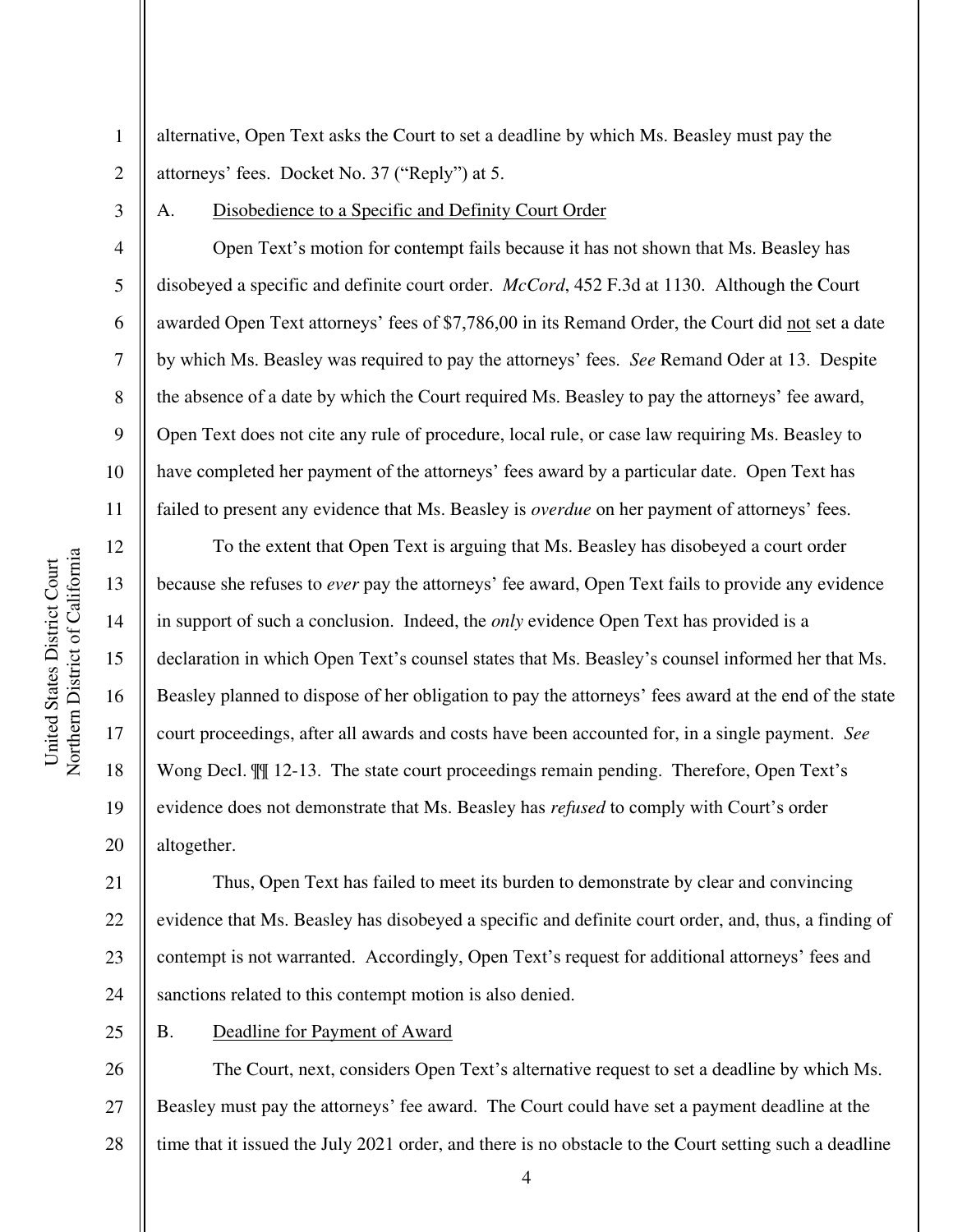1

2

3

5

8

9

11

13

14

15

17

18

19

at this juncture.

4 6 7 10 12 16 Ms. Beasley argues that she intends to pay the attorneys' fees award by exercising her right under California law to offset her monetary obligations against any other claims she may pursue, as part of a final judgment in the state court proceedings. *See* Docket No. 36 ("Opp.") at 3-7; *Brown v. Mandarich L. Grp., LLP*, No. 13-CV-04703-JSC, 2014 WL 2860631, at \*1 (N.D. Cal. June 23, 2014) ("In California, a judgment debtor who owns a judgment against her judgment creditor may go into the court in which the judgment against her was rendered and have her judgment offset against the first judgment.") (citing *Harrison v. Adams*, 20 Cal.2d 646, 648 (1942)); *see also Brienza v. Tepper*, 35 Cal.App. 4th 1839, 1847–48 (1995) ("we accept the principle that a judgment debtor who has acquired a judgment or claim against his judgment creditor may ask the court in which the judgment against him was rendered to have his judgment or claim offset against the first judgment"); *Riggs v. Gov't Emp. Fin. Corp.*, 623 F.2d 68, 73 (9th Cir. 1980) (allowance of an offset lies within the sound discretion of the trial court). But whether Ms. Beasley can successfully pursue an offset of her payment obligations on any judgment obtained in state court is at the discretion of the state trial court and requires no further consideration or delay by this Court. *See Riggs*, 623 F.2d at 73. Indeed, Ms. Beasley's right under California law to seek to offset any payment obligations she incurs as a result of the state court proceedings does not affect this Courts authority to set a deadline by which she must comply with this Court's order.

20 21 22 23 24 25 Thus, the Court **ORDERS** Ms. Beasley to satisfy her payment obligations pursuant to the July 2021 award within 90 days of entry of this order. Moreover, the Court enters a separate judgment as to the July 2021 award of attorneys' fees. *See* Fed R. Civ. P. 58(d) ("A party may request that judgment be set out in a separate document as required by Rule 58(a)."); Fed. R. Civ. P. 69 ("A money judgment is enforced by a writ of execution, unless the court directs otherwise.").

26 ///

- 27 ///
- 28 ///